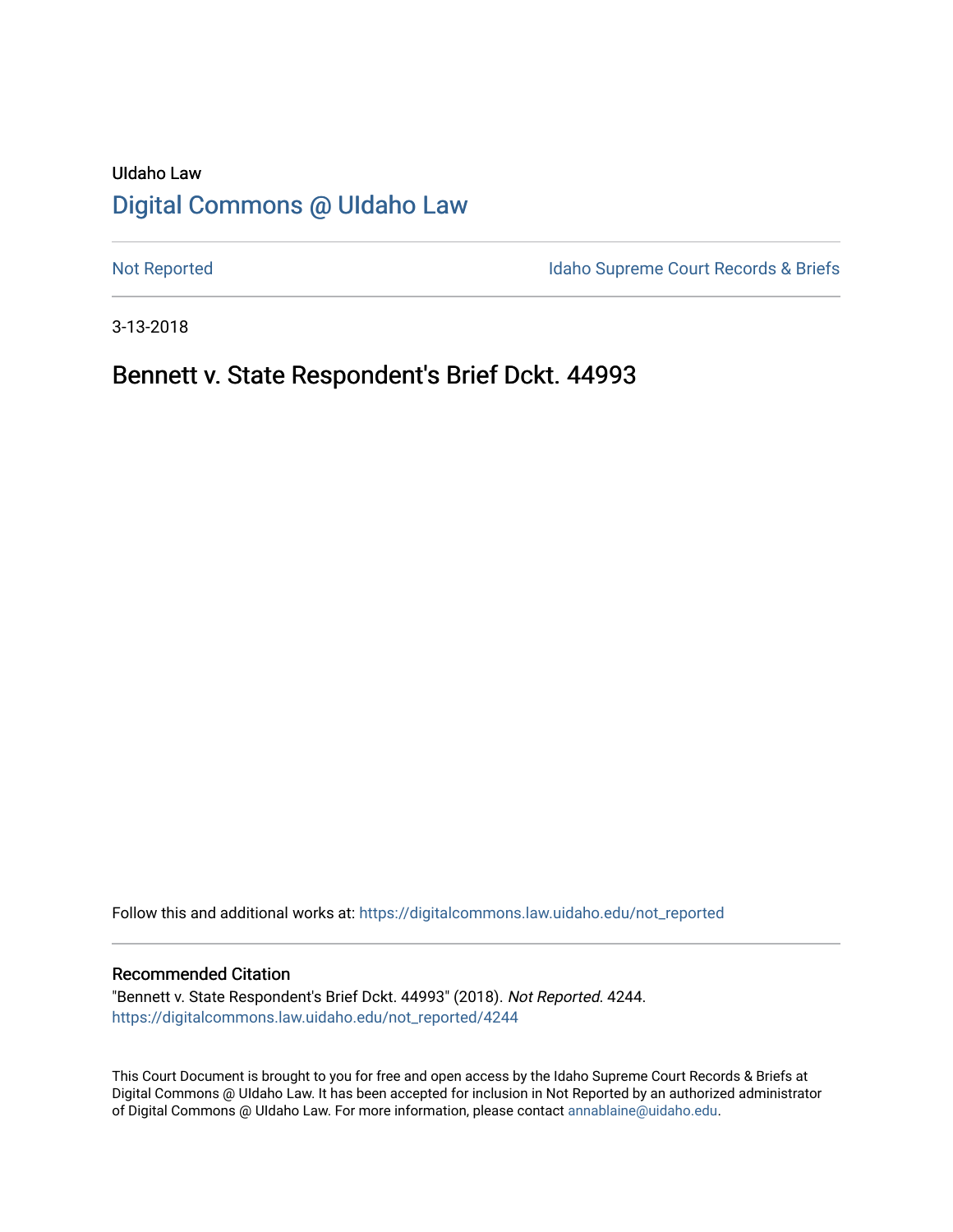#### **IN THE SUPREME COURT OF THE STATE OF IDAHO**

| <b>JOSHUA THOMAS BENNETT,</b> |                               |
|-------------------------------|-------------------------------|
|                               | No. 44993                     |
| Petitioner-Appellant,         |                               |
|                               | <b>Bonneville County Case</b> |
| v.                            | CV-2015-5524                  |
|                               |                               |
| <b>STATE OF IDAHO,</b>        |                               |
|                               |                               |
| Defendant-Respondent.         |                               |
|                               |                               |

## **BRIEF OF RESPONDENT** \_\_\_\_\_\_\_\_\_\_\_\_\_\_\_\_\_\_\_\_\_\_\_\_

\_\_\_\_\_\_\_\_\_\_\_\_\_\_\_\_\_\_\_\_\_\_\_\_

## **APPEAL FROM THE DISTRICT COURT OF THE SEVENTH JUDICIAL DISTRICT OF THE STATE OF IDAHO, IN AND FOR THE COUNTY OF BONNEVILLE**

**HONORABLE JOEL E. TINGEY District Judge**

\_\_\_\_\_\_\_\_\_\_\_\_\_\_\_\_\_\_\_\_\_\_\_\_

\_\_\_\_\_\_\_\_\_\_\_\_\_\_\_\_\_\_\_\_\_\_\_\_

**LAWRENCE G. WASDEN Attorney General State of Idaho**

**PAUL R. PANTHER Deputy Attorney General Chief, Criminal Law Division**

**KALE D. GANS Deputy Attorney General Criminal Law Division P. O. Box 83720 Boise, Idaho 83720-0010 (208) 334-4534**

**ATTORNEYS FOR DEFENDANT-RESPONDENT** **BEN P. McGREEVY Deputy State Appellate Public Defender 322 E. Front St., Ste. 570 Boise, Idaho 83702 (208) 334-2712**

No.

**ATTORNEY FOR PETITIONER-APPELLANT**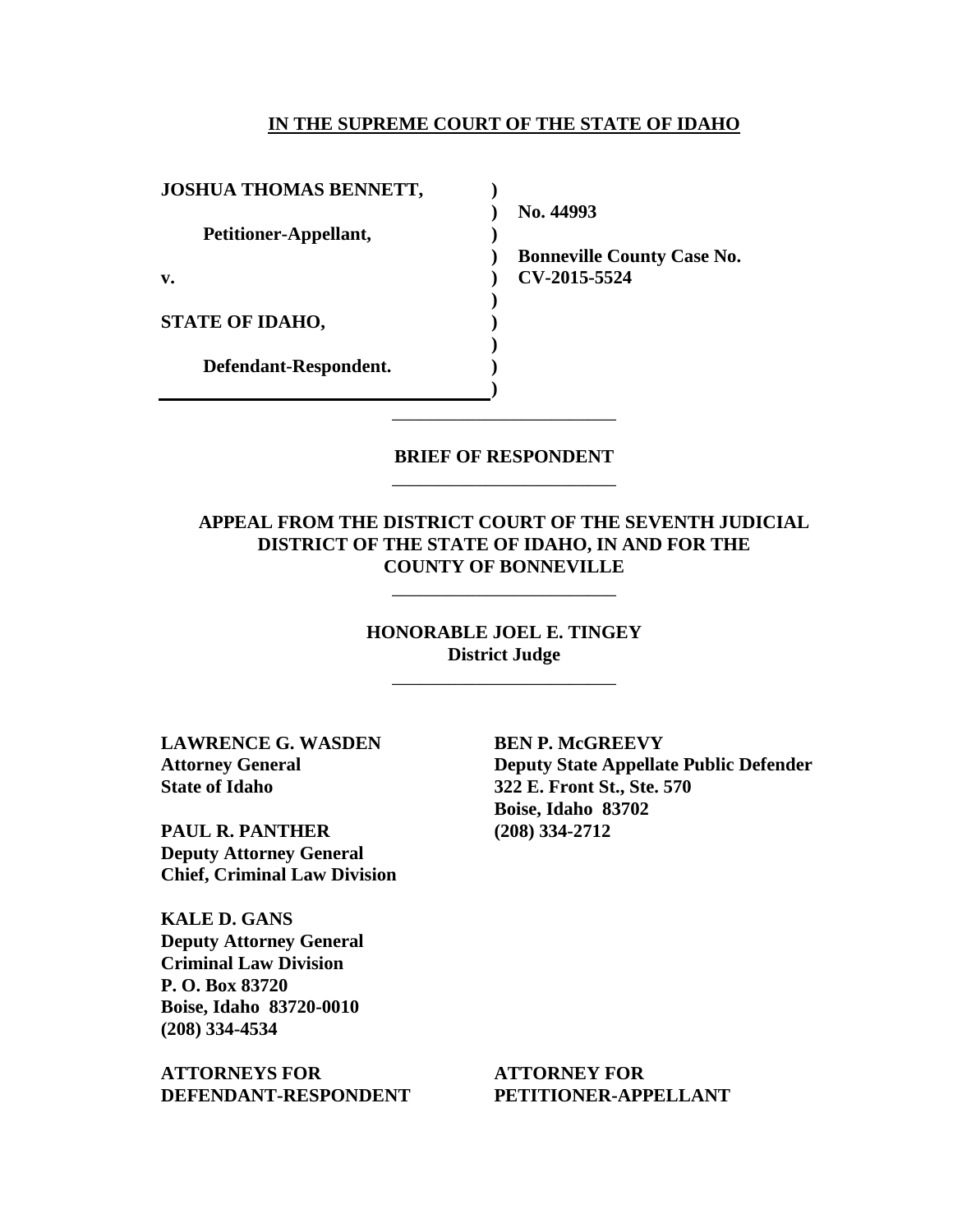# **TABLE OF CONTENTS**

| $\mathbf{I}$ .                                            | <b>Bennett Has Failed To Show The District Court Erred</b><br>By Dismissing His Petition Without Additional Prior |                                                                                                                                                                                                                                                |
|-----------------------------------------------------------|-------------------------------------------------------------------------------------------------------------------|------------------------------------------------------------------------------------------------------------------------------------------------------------------------------------------------------------------------------------------------|
|                                                           | A.                                                                                                                |                                                                                                                                                                                                                                                |
|                                                           | <b>B.</b>                                                                                                         |                                                                                                                                                                                                                                                |
|                                                           | $\mathcal{C}$ .                                                                                                   | Because The District Court At Least Partially<br><b>Based Its Dismissal Decision On Grounds</b><br>Already Given By The State, The Court Was<br>Not Required To Give Bennett Any Additional<br><b>Prior Notice Before Summarily Dismissing</b> |
| Π.<br>Bennett Has Failed To Show The District Court Erred |                                                                                                                   |                                                                                                                                                                                                                                                |
|                                                           | $\mathsf{A}$ .                                                                                                    |                                                                                                                                                                                                                                                |
|                                                           | <b>B.</b>                                                                                                         |                                                                                                                                                                                                                                                |
|                                                           | C.                                                                                                                | Bennett Failed Below, And Fails On Appeal,<br>To Support His Confrontation Clause Claim<br>On The Merits; It Was Therefore Properly                                                                                                            |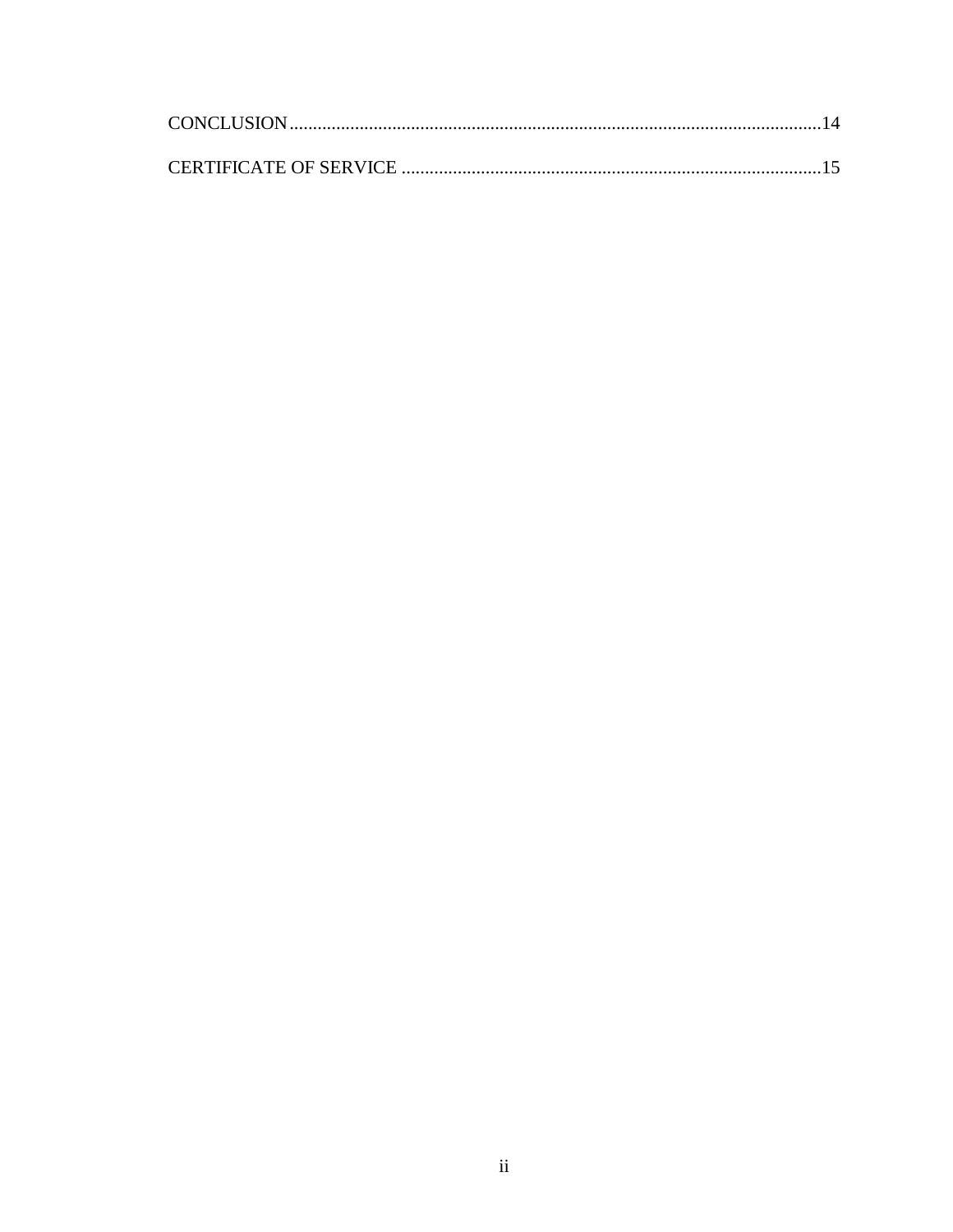# **TABLE OF AUTHORITIES**

| <b>CASES</b><br><b>PAGE</b>                                                   |
|-------------------------------------------------------------------------------|
|                                                                               |
| Boise Tower Assocs., LLC v. Hogland, 147 Idaho 774, 215 P.3d 494 (2009) 11    |
|                                                                               |
|                                                                               |
|                                                                               |
|                                                                               |
|                                                                               |
|                                                                               |
| Nampa & Meridian Irr. Dist. v. Mussell, 139 Idaho 28, 72 P.3d 868 (2003)  11  |
|                                                                               |
|                                                                               |
| State v. Bennett, No. 41355, 2015 WL 877943 (Idaho Ct. App., Mar. 3, 2015)  1 |
|                                                                               |
|                                                                               |
|                                                                               |
|                                                                               |
|                                                                               |
|                                                                               |
|                                                                               |
|                                                                               |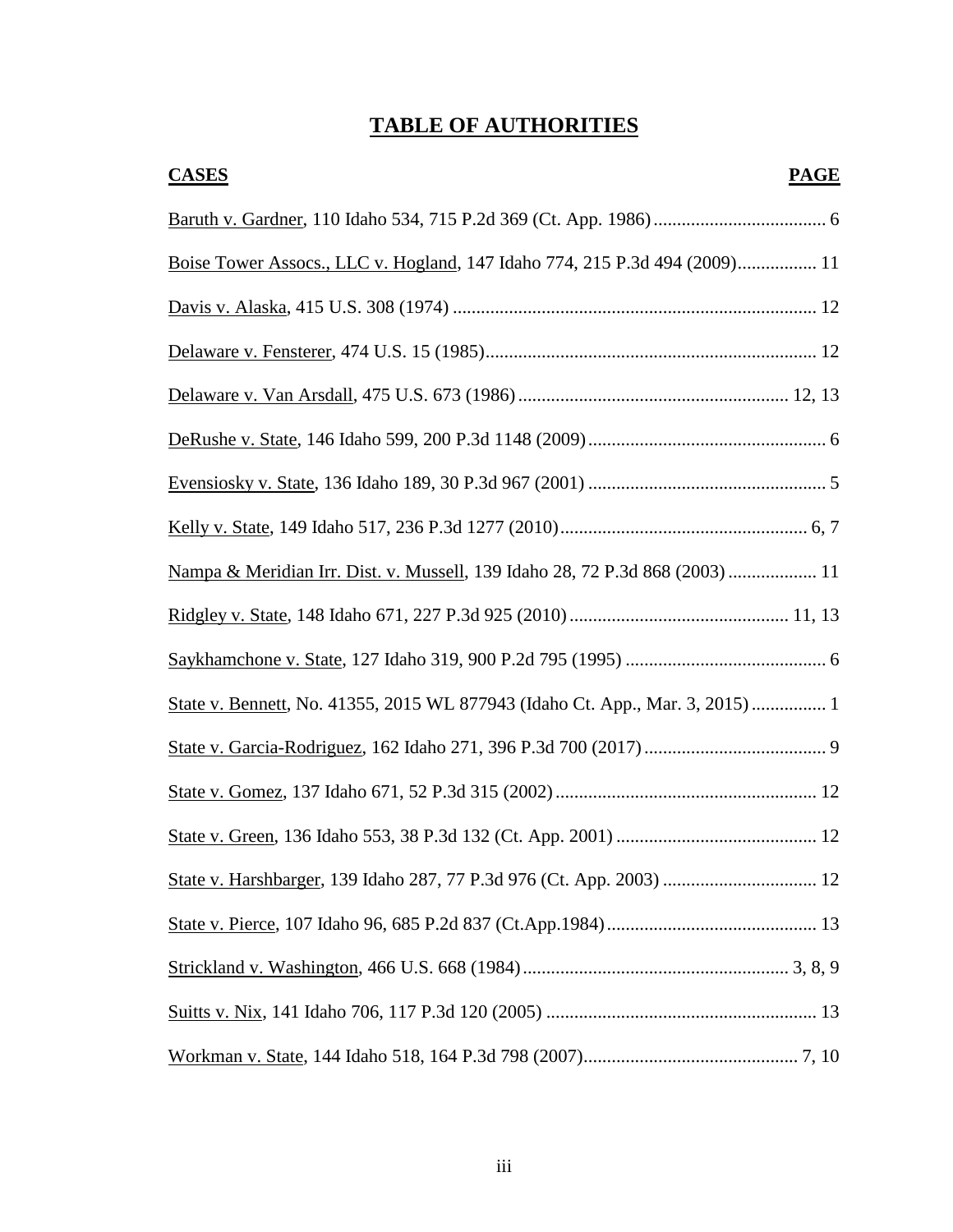| <b>STATUTES</b> | <b>PAGE</b> |
|-----------------|-------------|
|                 |             |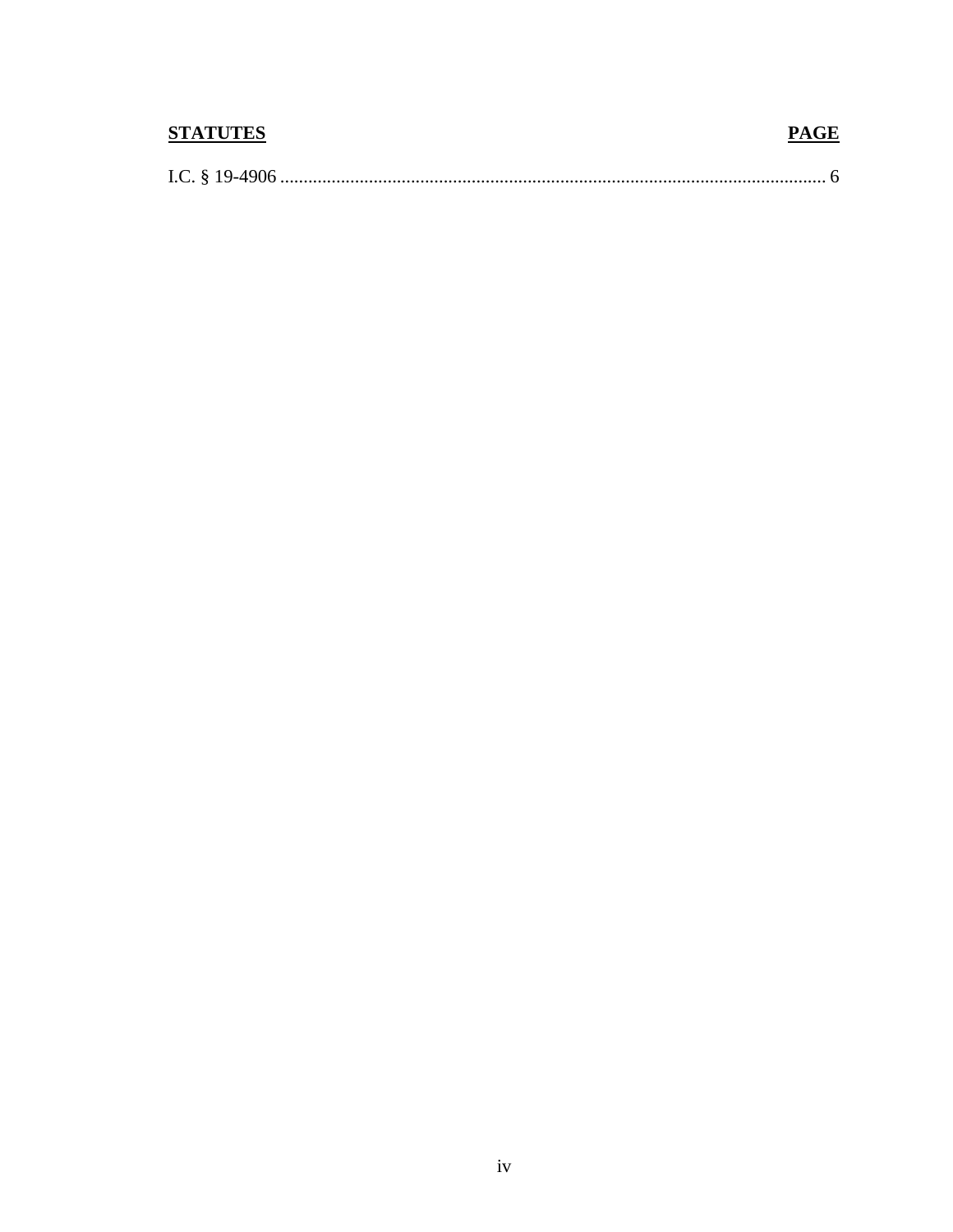#### STATEMENT OF THE CASE

#### Nature Of The Case

Joshua Thomas Bennett appeals from the summary dismissal of his petition for post-conviction relief.

#### Statement Of The Facts And Course Of The Proceedings

Bennett was charged with delivery of a controlled substance in CR-2012-16081. (See R., pp.120-23.) Following a jury trial, where a confidential informant testified, Bennett was convicted.  $(R., pp.638-39.)<sup>1</sup>$  $(R., pp.638-39.)<sup>1</sup>$  $(R., pp.638-39.)<sup>1</sup>$ 

Bennett filed a petition for post-conviction relief stating two claims: 1) "The district court erred & violated Mr. Bennett's Sixth Amendment rights when it refused to allow him to confront accuser & sustained the [State's] objection during cross examination"; and 2) "ineffective assistance of counsel." (R., p.7 (capitalization altered).) In an affidavit supporting the petition, Bennett alleged, among other things, that:

[During] our cross-examination with the [confidential informant] we asked about his drug history that the prosecution asked about and was shut down by the prosecution. And [we] were not allowed to question further.

(R., p.26.)

 $\overline{a}$ 

<span id="page-6-0"></span><sup>&</sup>lt;sup>1</sup> Bennett filed a direct appeal from the judgment of conviction where he appeared to raise the same claim at issue in the instant appeal. In State v. Bennett, Bennett argued that "the limitations placed upon his cross-examination of the informant were inconsistent" with the Idaho Rules of Evidence "and violated the Sixth Amendment right to confront witnesses." No. 41355, 2015 WL 877943 at \*2 (Idaho Ct. App., Mar. 3, 2015). In an unpublished decision, the Court of Appeals concluded that Bennett failed to show fundamental error. Id. at \* 3-4.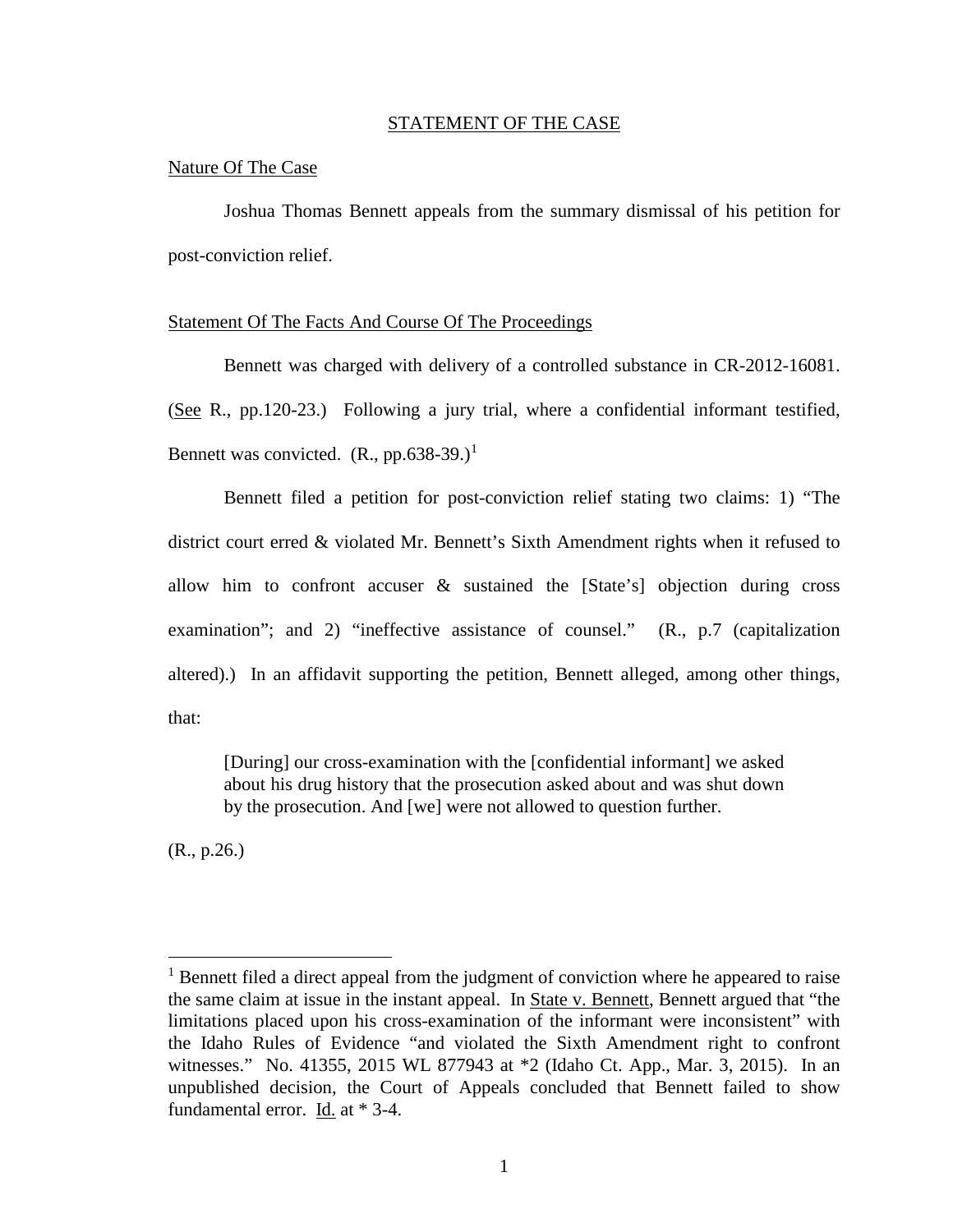The state filed an Answer (R., pp.37-38) and a Motion for Summary Dismissal "request[ing] summary dismissal of Petitioner's petition in its entirety" (R., pp.40-44). The state, "synthesiz[ing]" Bennett's arguments, specifically addressed a claim that Bennett's trial attorney was ineffective for not presenting a plea offer to Bennett, and a claim that "Mr. Meikle was ineffective at trial because he did not object at times that [Bennett] felt like he should have objected, did not call a witness, and advised [Bennett] not to testify." (R., p.40.) The state did not specifically address Bennett's Confrontation Clause claim (see R., pp.40-44); however, the state argued as a general matter that "Petitioner's statements are unsupported, inadmissible, and conclusory," and that Bennett accordingly "failed to meet his burden and this petition should be dismissed." (R., p.43.)

The district court held a hearing on the state's Motion for Summary Dismissal.  $(2/2/17$  Tr.) At the hearing, the state argued that "[w]hen you boil this down, there just simply is not the evidence to proceed with this claim."  $(2/2/17 \text{ Tr.}, \text{ p.4}, \text{ Ls.21-22.})$ Bennett's counsel responded that "my argument, legally, simply, is that [Bennett] does not have to produce the actual admissible evidence. He just has to point to the existence of potentially admissible evidence." (2/2/17 Tr., p.13, Ls.8-11.) Neither party specifically addressed Bennet's Confrontation Clause claim. (See generally, 2/2/17 Tr.)

Ruling on the state's motion, the district court made the following findings:

THE COURT: All right. Well, first of all—I mean, this is Mr. Bennett's petition. If he's not going to cooperate in the prosecution of his petition, I mean, that's the price he has to pay. And he's certainly under a substantial obligation to timely prosecute this matter, to participate with counsel, to assist in the prosecution of the petition. There's no real indication that he has done that. And so that's—that falls on him. And his neglect in doing that is not a basis for any further continuances.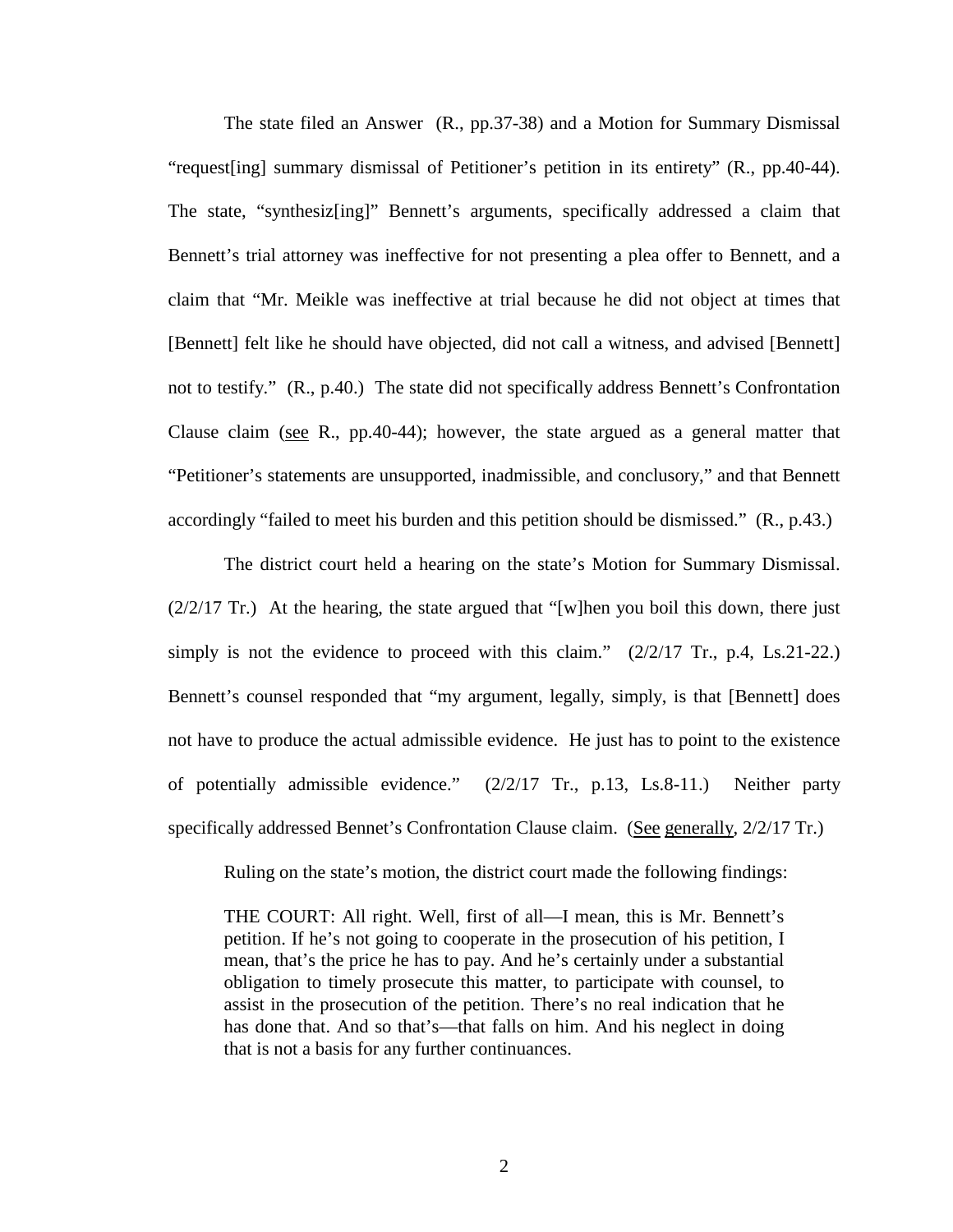Second, looking at, you know, motions for summary dismissal of a postconviction case, a post-conviction clearly requires more than just notice of pleadings. This is not your typical—it's a civil action but not your typical civil action. A notice of pleading is insufficient. A petition is to contain evidence which at least raises an issue about whether a fair trial was denied or counsel was ineffective. And allegations are completely insufficient to do that.

To present a prima facie case, a prima facie case is supposed to be presented at the time the petition is filed. And nothing in the petition really presents any concrete evidence. There's a lot of allegations and suppositions and assumptions and innuendo but no real evidence that there was a violation of the standard applicable to an attorney representing Mr. Bennett and whether any such violation had an effect on the ultimate outcome of the case, which are the [Strickland]<sup>[[2\]](#page-8-0)</sup> standards.

So I'm just not seeing the evidence, the petition that would actually support this case going forward and to withstand a motion for summary dismissal. So I am going to grant the motion, and this case will be dismissed.

 $(2/2/17$  Tr., p.15, L.12 – p.16, L.22.) Thereafter, the district court entered an order stating

that "Petitioner has failed to provide sufficient evidence to support his claim," and that

"[a]ccordingly, Defendant's motion for summary dismissal is granted." (R., p.96). The

district court entered a judgment dismissing the petition with prejudice.  $(R., p.97.)^3$  $(R., p.97.)^3$ 

Bennett timely appealed from the judgment. (R., pp.105-08.)

 $\overline{a}$ 

<span id="page-8-0"></span> $2$  Strickland v. Washington, 466 U.S. 668 (1984).

<span id="page-8-1"></span><sup>&</sup>lt;sup>3</sup> Prior to filing the instant appeal, Bennett also filed a motion to reconsider the court's order and judgment dismissing his petition. (R., pp.99-102.) That motion, which was ultimately denied (R., pp.655-59), did not raise the Confrontation Clause claim at issue in this appeal, and the court's denial of the motion has not been challenged on appeal. (See generally R., pp.99-102; see Appellant's brief, p.4, n.2.)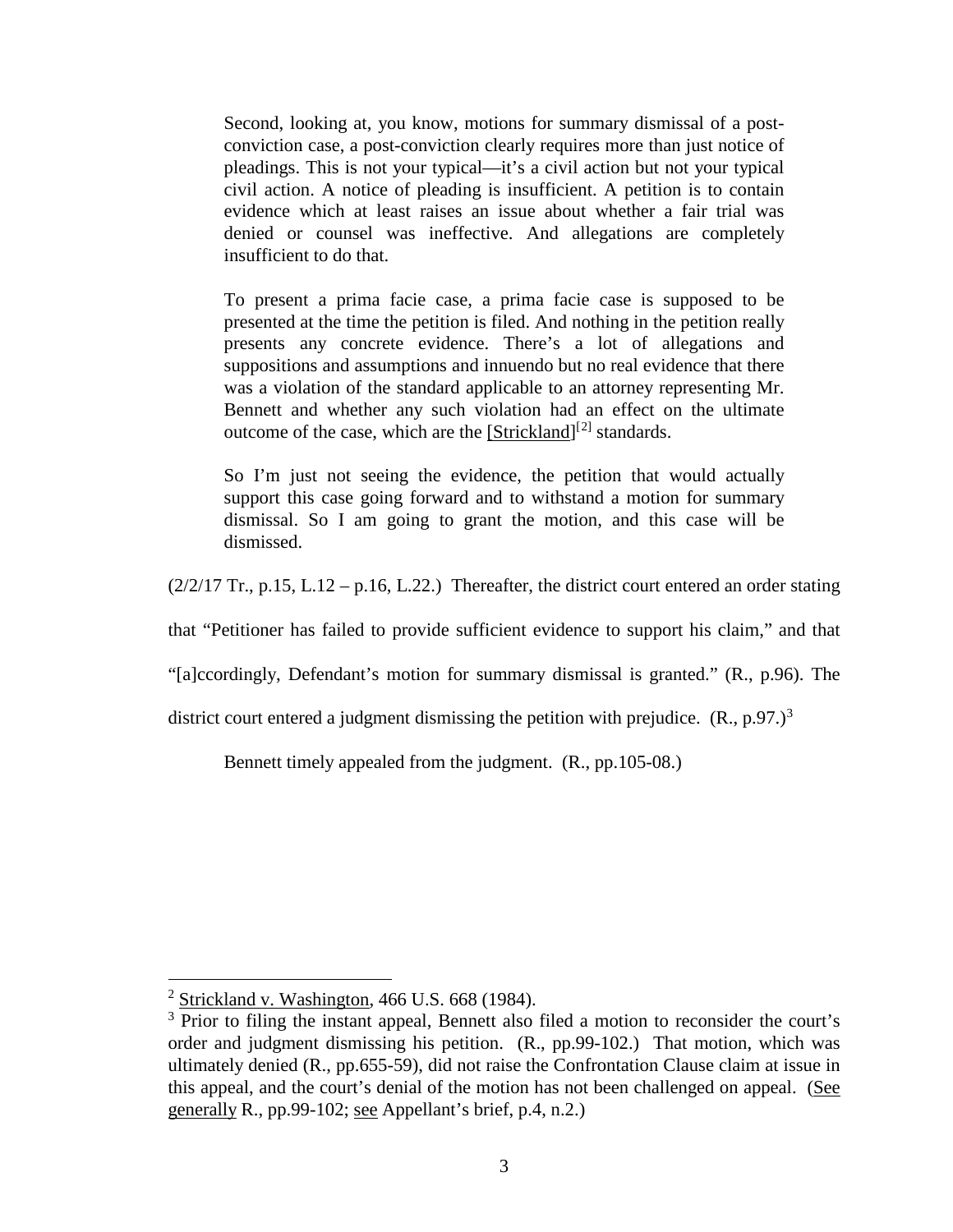## **ISSUES**

Bennett states the issue on appeal as:

Did the district court err when it dismissed Mr. Bennett's petition for postconviction relief, because the court improperly dismissed his Confrontation Clause claim without providing any notice of the grounds for dismissal?

(Appellant's brief, p.5.)

The state rephrases the issues as:

- I. Has Bennett failed to show that the district court erred by dismissing his petition without additional prior notice?
- II. Has Bennett failed to show the district court erred by dismissing his petition on the merits?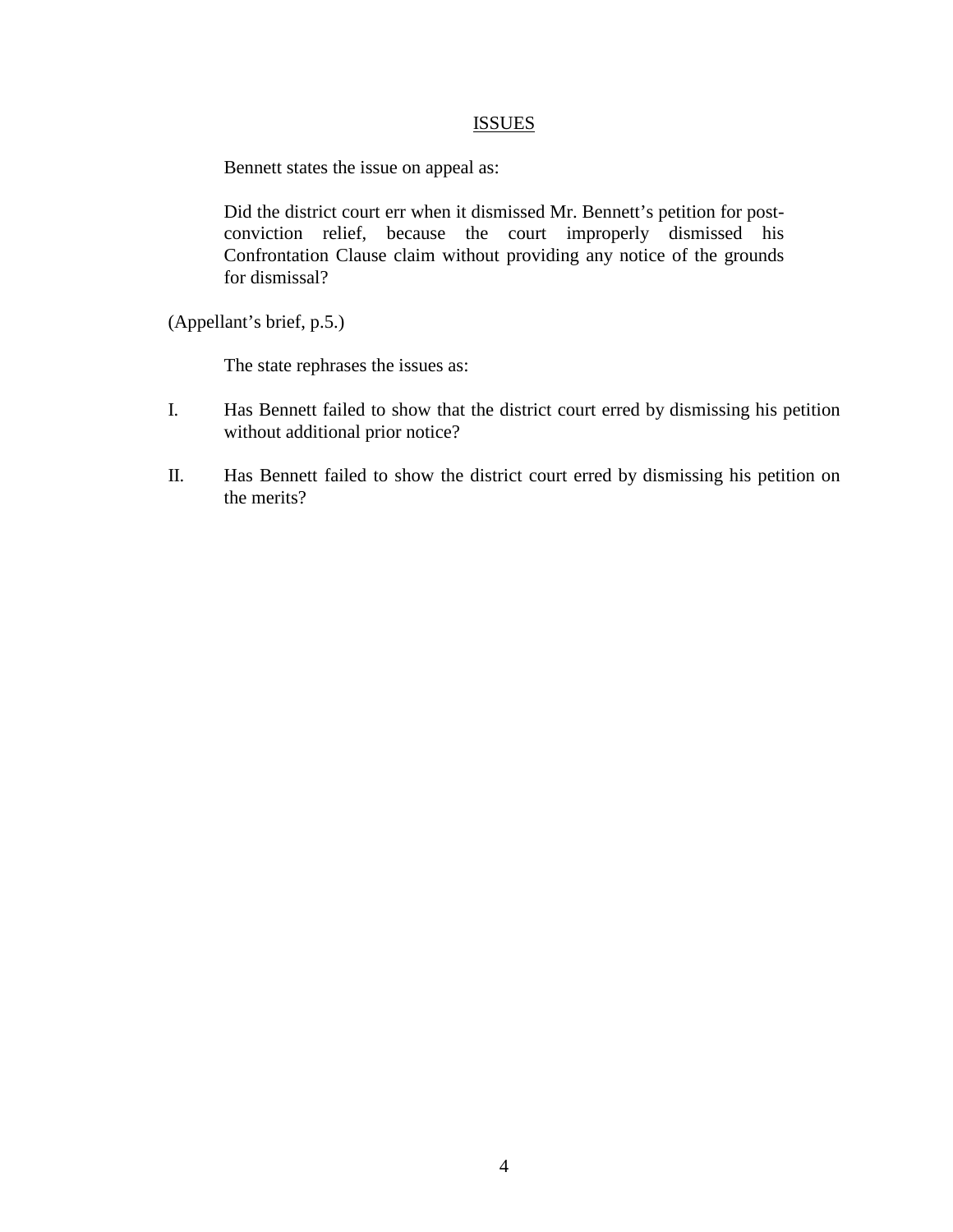#### ARGUMENT

## I. Bennett Has Failed To Show The District Court Erred By Dismissing His Petition Without Additional Prior Notice

#### A. Introduction

Bennett contends on appeal that "the district court erred when it dismissed his petition for post-conviction relief, because the court improperly dismissed his Confrontation Clause claim without providing any notice of the grounds for dismissal." (Appellant's brief, p.6.)

This claim fails. The district court dismissed the entirety of the petition, which would include the Confrontation Clause claim, for the same grounds articulated by the state in its motion for summary dismissal: the petition was not supported by sufficient evidence. (Compare R., p.43 with 2/2/17 Tr., p.16, Ls.3-22.) Because the court's grounds for dismissing the petition were not so disparate as to become a *sua sponte* dismissal, the district court did not err by summarily dismissing these claims without additional prior notice.

### B. Standard Of Review

The appellate court exercises free review over the district court's application of the Uniform Post Conviction Procedure Act. Evensiosky v. State, 136 Idaho 189, 190, 30 P.3d 967, 968 (2001).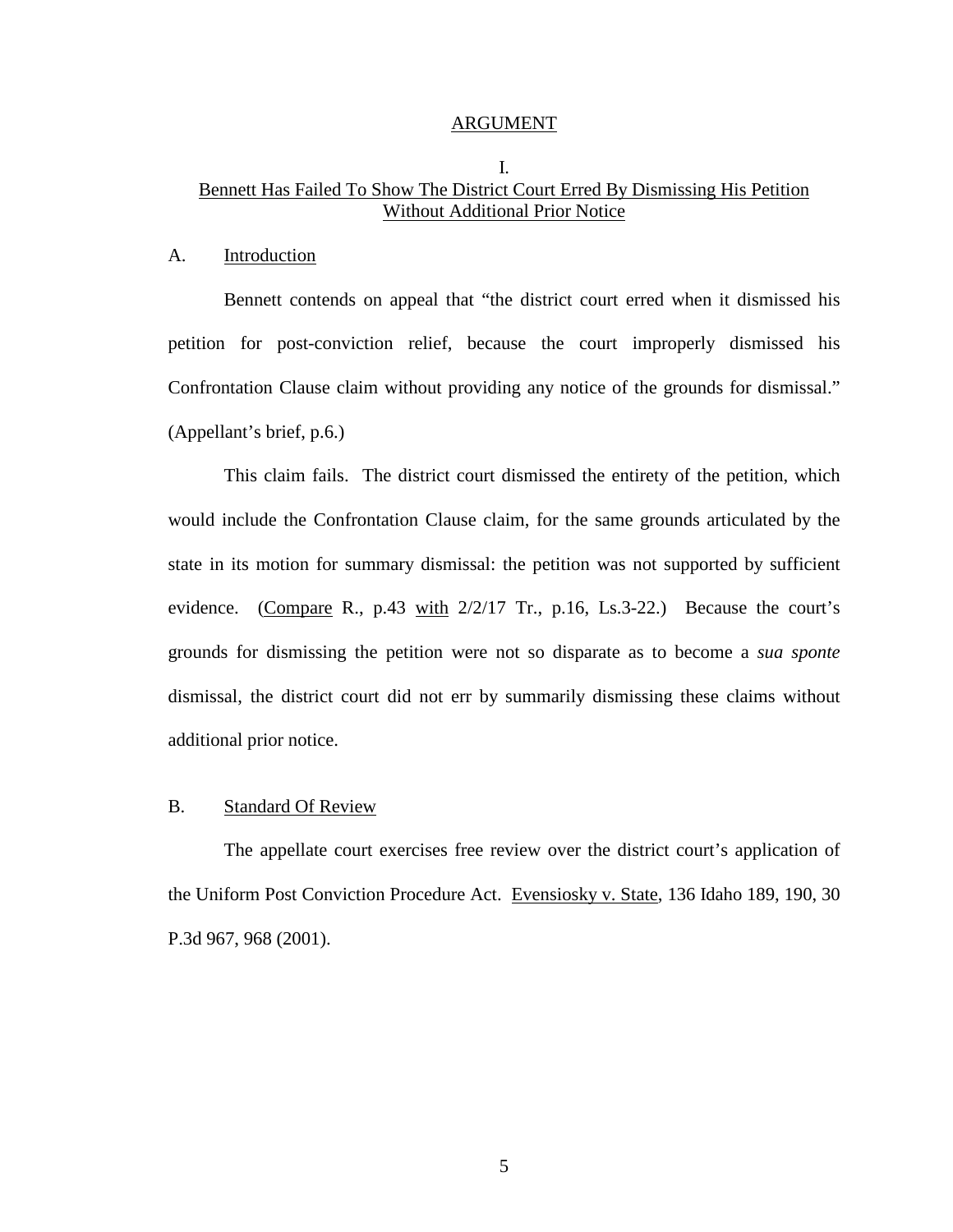C. Because The District Court At Least Partially Based Its Dismissal Decision On Grounds Already Given By The State, The Court Was Not Required To Give Bennett Any Additional Prior Notice Before Summarily Dismissing The Petition

Petitions for post-conviction relief may be summarily disposed of "when it appears from the pleadings, depositions, answers to interrogatories, and admissions and agreements of fact, together with any affidavits submitted, that there is no genuine issue of material fact and the moving party is entitled to judgment as a matter of law." I.C. § 19-4906(c); see also Kelly v. State, 149 Idaho 517, 521, 236 P.3d 1277, 1281 (2010). The court may summarily dismiss a post-conviction petition pursuant to the state's motion or on its own initiative. I.C. § 19-4906(b). If the court *sua sponte* dismisses a petition, it must give the petitioner notice of the grounds for dismissal and "an opportunity to reply within 20 days." Id. Where the court grants the state's motion for summary dismissal, the motion itself serves as notice to the petitioner, and no additional notice is required. Baruth v. Gardner, 110 Idaho 534, 715 P.2d 369 (Ct. App. 1986).

A petitioner may not challenge the adequacy of notice in the state's motion for summary dismissal for the first time on appeal. DeRushe v. State, 146 Idaho 599, 602, 200 P.3d 1148, 1151 (2009). "Where the state has filed a motion for summary disposition, but the court dismisses the application on grounds different from those asserted in the state's motion, it does so on its own initiative and the court must provide twenty days notice." Saykhamchone v. State, 127 Idaho 319, 322, 900 P.2d 795, 798 (1995); see also DeRushe, 146 Idaho at 602, 200 P.3d at 1151 (stating "the court cannot dismiss a claim on a ground not asserted by the State in its motion unless the court gives the twenty-day notice required by Section 19-4906(b)").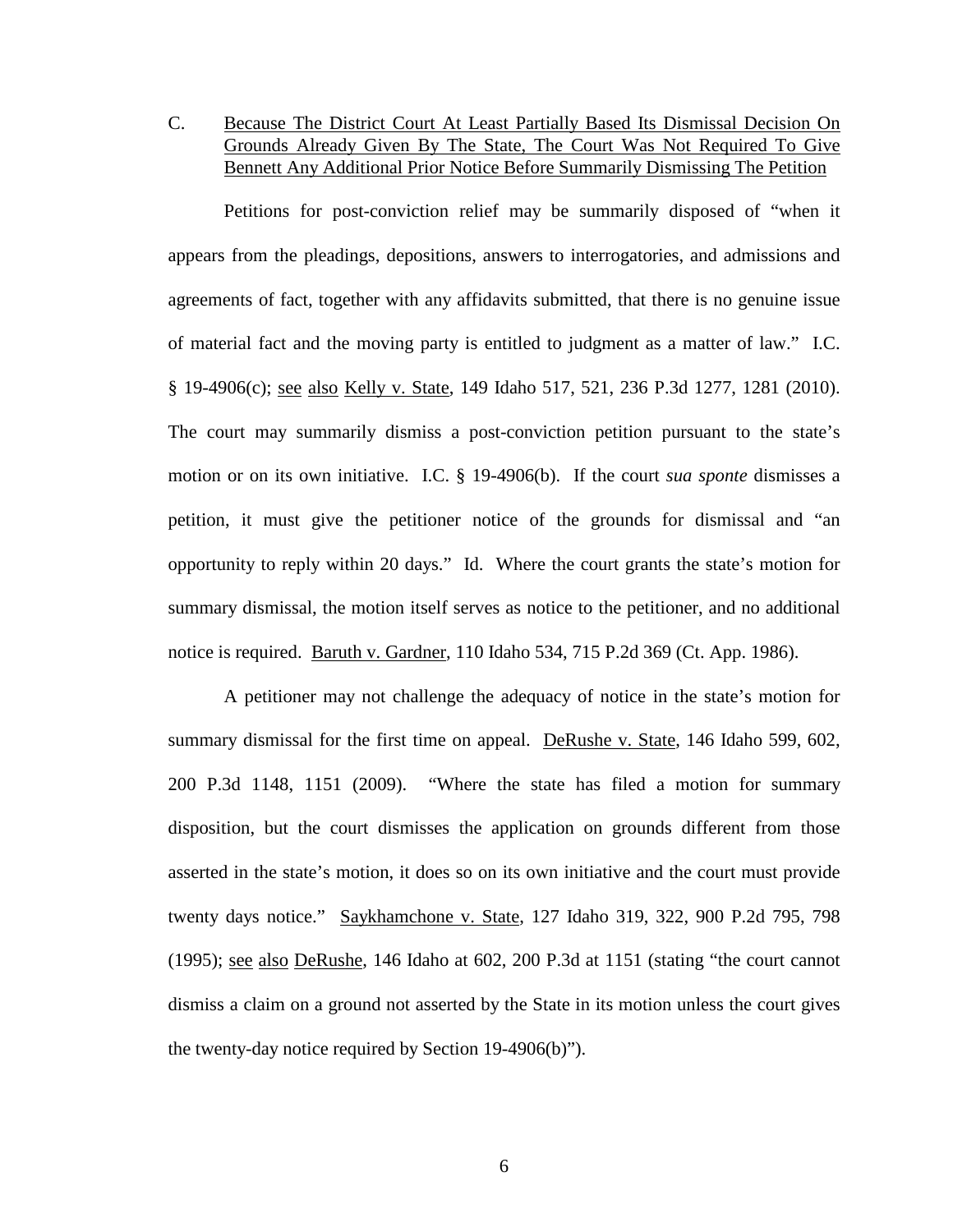Where the district court grants summary dismissal both on grounds asserted in the state's motion and on grounds not asserted in the state's motion, a defendant fails to show that he was deprived of the statutory 20-day notice requirement. See Kelly, 149 Idaho at 523, 236 P.3d at 1283 (finding where district court grants dismissal based "in part" on the grounds set forth in the state's motion "this is sufficient to meet the notice requirements"); see also Workman v. State, 144 Idaho 518, 524, 164 P.3d 798, 804 (2007) (stating "[t]he district court's reasoning for dismissal of Workman's petition is not so different in kind as to transform its decision into a sua sponte dismissal and, therefore, the district court was not required to give 20 days notice of [its] intent to dismiss").

Here, the district court summarily dismissed the petition without providing any notice in addition to the notice already provided by the state's motion for summary dismissal. Doing so was proper because the court's dismissal grounds were not so different from the state's grounds that the court's decision was transformed into a *sua sponte* dismissal; thus, additional pre-dismissal notice was not required. The state argued for dismissal of the petition because, among other things, "*[p]etitioner's statements are unsupported, inadmissible, and conclusory*," and that [i]n light of this, he failed to meet his burden and this petition should be dismissed." (R., p.43 (emphasis added).)

The district court's grounds supporting dismissal were substantially similar to the state's:

*A petition is to contain evidence which at least raises an issue about whether a fair trial was denied or counsel ineffective. And allegations are completely insufficient to do that.*

To present a prima facie case, a prima facie case is supposed to be presented at the time the petition is filed. *And nothing in the petition really presents any concrete evidence.* There's a lot of allegations and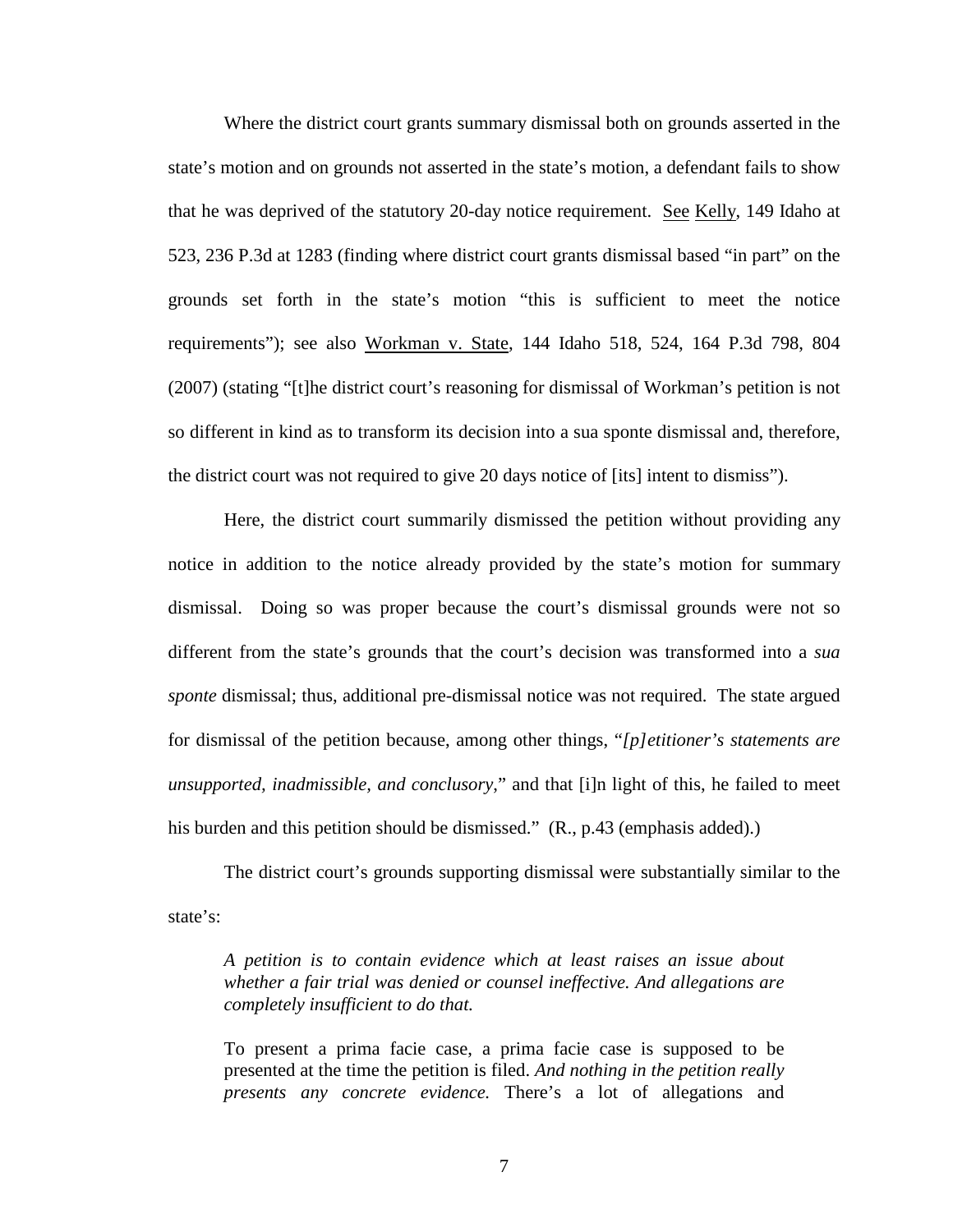suppositions and assumptions and innuendo but no real evidence that there was a violation of the standard applicable to an attorney representing Mr. Bennett and whether any such violation had an effect on the ultimate outcome of the case, which are the [Strickland] standards.

*So I'm just not seeing the evidence, the petition that would actually support this case going forward and to withstand a motion for summary dismissal.* So I am going to grant the motion, and this case will be dismissed.

#### (2/2/17 Tr., p.16, Ls.3-22 (emphasis added).)

The district court concluded "that Petitioner has failed to provide sufficient evidence to support his claim," and accordingly summarily dismissed his petition. (R., p.96.) Doing so without additional notice was proper, because the district court's decision was based—and was at the very least *partially* based—on the state's grounds for dismissal: Bennett's "statements are unsupported, inadmissible, and conclusory" and therefore insufficient to meet his burden to state a claim. (See R., p.43.)

On appeal, Bennett argues that the "State's motion did not articulate any grounds for dismissal of the Confrontation Clause claim as a separate claim." (Appellant's brief, p.8.) Bennett likewise contends that "[w]hen the district court dismissed Mr. Bennett's post-conviction petition, it did not discuss the Confrontation Clause claim as a separate claim, much less give its contemplated ground for dismissal of that claim." (Appellant's brief, p.9.) As such, he argues, "the district court did not provide Mr. Bennett with any notice of the grounds for dismissal of the Confrontation Clause claim." (Appellant's brief, p.9.)

This argument fails. First, to the extent Bennett complains about the adequacy of the state's motion, with particular regard to the Confrontation Clause claim, he cannot raise that claim for the first time on appeal. The state plainly sought to dismiss the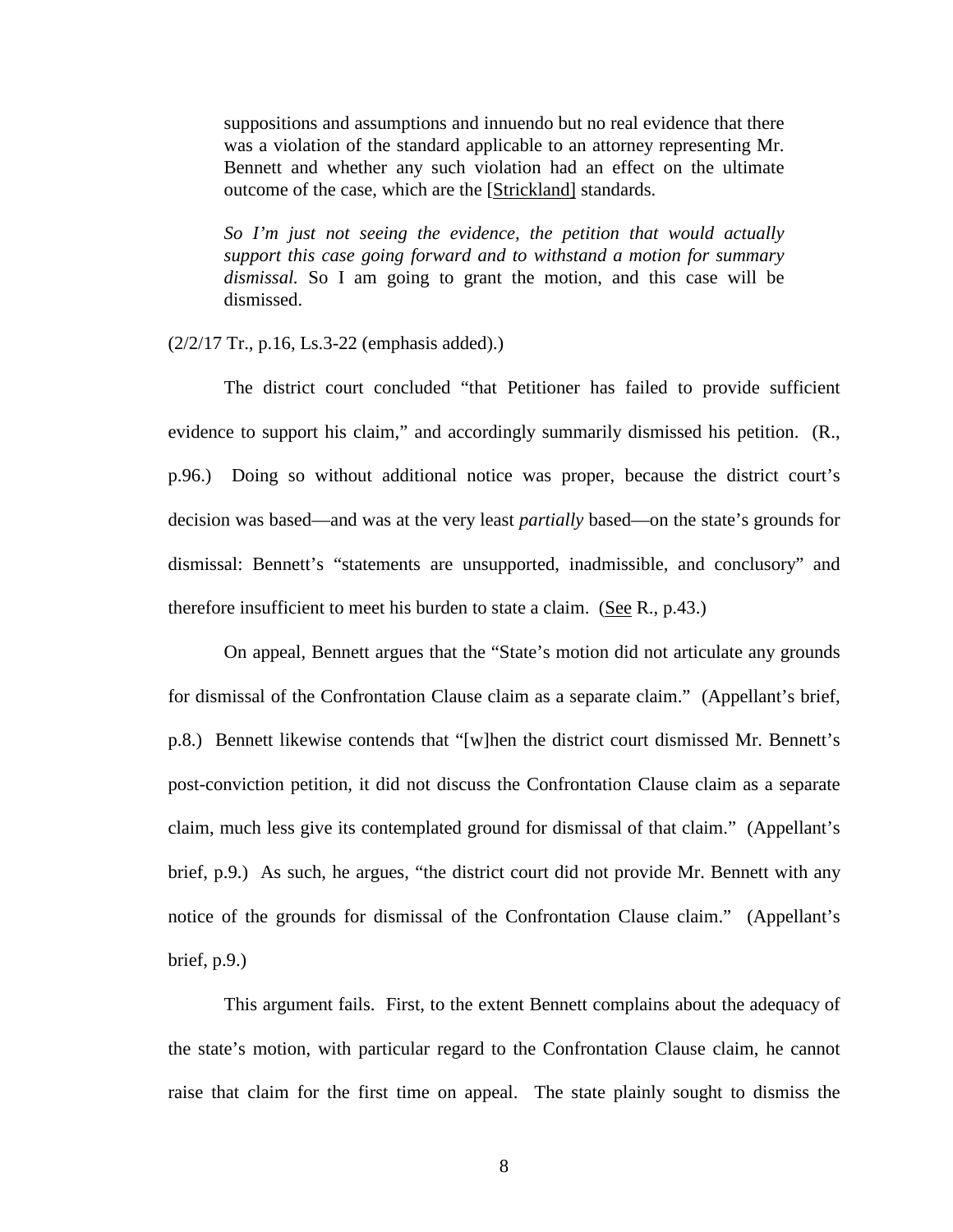petition in its entirety (See R., p.43), and the district court dismissed the petition in its entirety (2/2/17 Tr., p.16, Ls.3-22). Bennett sought reconsideration of that decision, but never claimed that the state's motion (or the district court's dismissal) did not sufficiently "articulate any grounds for dismissal of the Confrontation Clause claim as a separate claim." (Compare Appellant's brief, p.8 with R., pp.99-101.) To the extent he argues the state should have provided additional notice with particular regard to the Confrontation Clause claim, he cannot raise that claim for the first time on appeal. State v. Garcia-Rodriguez, 162 Idaho 271, \_\_\_, 396 P.3d 700, 704 (2017) ("Issues not raised below will not be considered by this court on appeal, and the parties will be held to the theory upon which the case was presented to the lower court.").

Even if preserved, Bennet fails to show the court should have provided him additional notice prior to dismissal. While the state admittedly focused on the Strickland standard in its briefing, and did not specifically articulate the "Confrontation Cause claim" (see R., pp.40-43), the state also plainly addressed the petition in its entirety when it contended, without limitation, that "Petitioner's statements are unsupported, inadmissible, and conclusory," requiring a dismissal. (See R., p.43.) The district court likewise found "I'm just not seeing the evidence, the petition that would actually support this case going forward and to withstand a motion for summary dismissal." (2/2/17 Tr., p.16, Ls.18-22.) Because the state argued the petition in its entirety was unsupported by any evidence, and the district court concluded the same, the dismissal was at the very least partially based on the state's grounds. Bennett fails to show that the district court erred by summarily dismissing his petition without additional notice.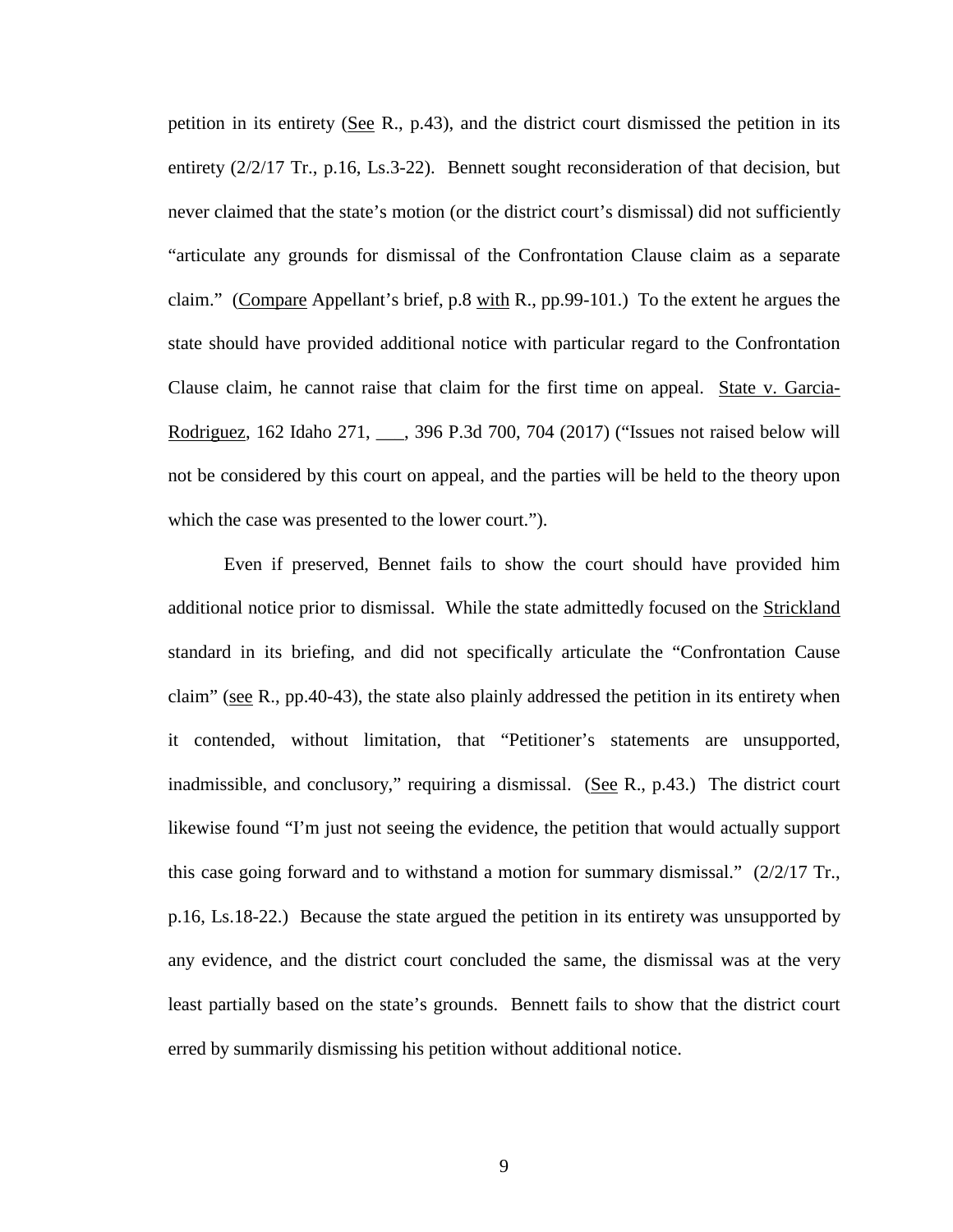## II. Bennett Has Failed To Show The District Court Erred By Dismissing His Petition On The Merits

#### A. Introduction

Alternatively, even if this Court concludes the district court did not provide adequate notice, this does not require automatic reversal. Because Bennett provides no argument on the merits that the district court incorrectly dismissed his Confrontation Clause claim, and because the record shows the decision was correct on the merits, this Court should nevertheless affirm.

#### B. Standard Of Review

Summary dismissal is appropriate where the applicant's evidence raises no genuine issue of material fact. Workman v. State, 144 Idaho 518, 522, 164 P.3d 798, 802 (2007). On review of a summary dismissal of a post-conviction petition, "this Court will determine whether a genuine issue of fact exists based on the pleadings, depositions and admissions together with any affidavits on file and will liberally construe the facts and reasonable inferences in favor of the non-moving party." Id. at 523, 164 P.3d at 803. "A court is required to accept the petitioner's unrebutted allegations as true, but need not accept the petitioner's conclusions." Id. Accordingly, if alleged facts, even if assumed true, would not entitle the petitioner to relief, the trial court may dismiss the petition without hearing. Id. Allegations are insufficient for the granting of relief when "(1) they are clearly disproved by the record of the original proceedings, or (2) do not justify relief as a matter of law." Id.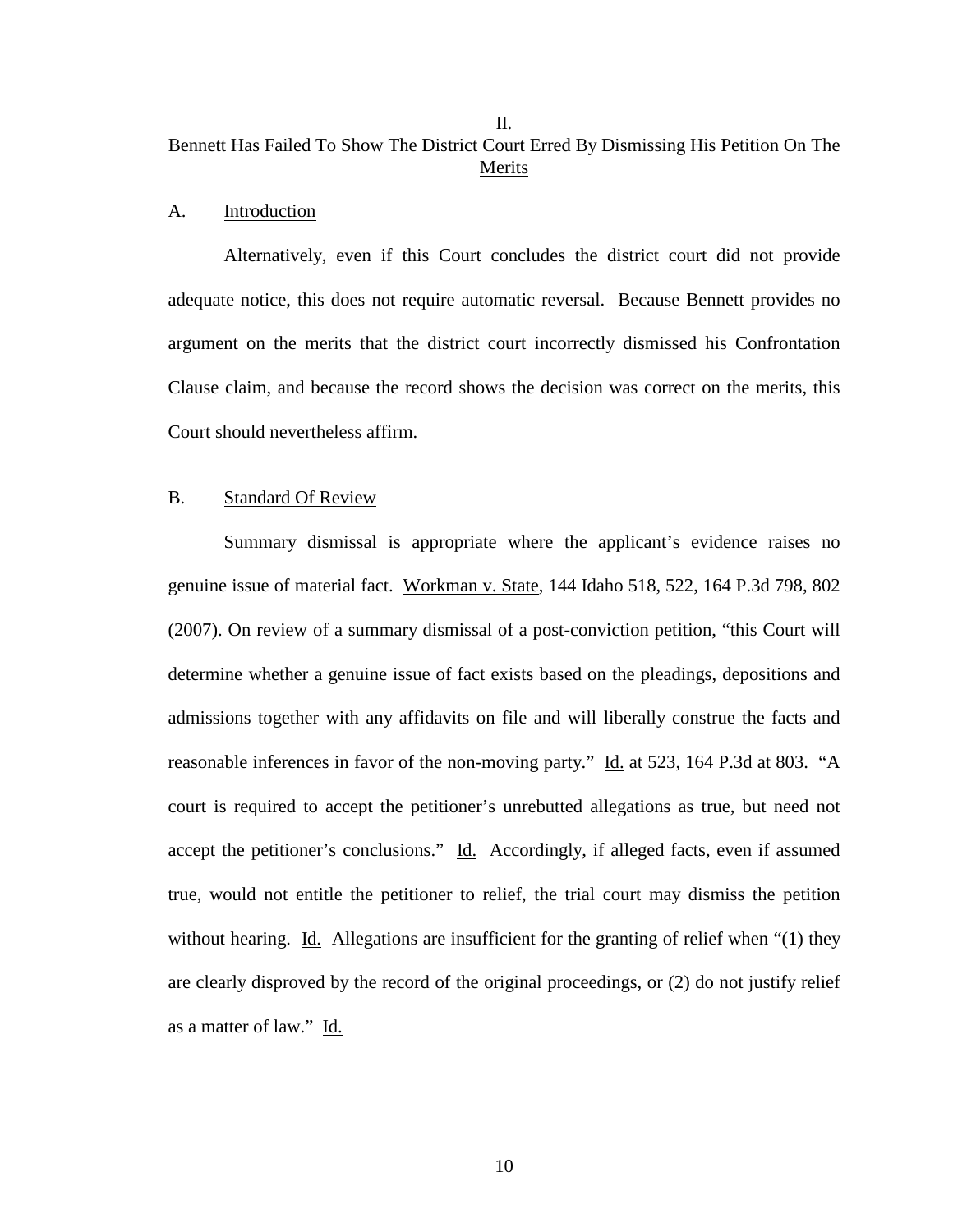## C. Bennett Failed Below, And Fails On Appeal, To Support His Confrontation Clause Claim On The Merits; It Was Therefore Properly Dismissed By The District Court

Even where appellate courts are "unable to conclude" that a district court gave "appropriate notice of its intention to dismiss," "[t]his conclusion does not automatically require reversal." Ridgley v. State, 148 Idaho 671, 676, 227 P.3d 925, 930 (2010). In Ridgley, the Idaho Supreme Court held that "Where the lower court reaches the correct result, albeit by reliance on an erroneous theory, this Court will affirm the order on the correct theory." Id. (citing Boise Tower Assocs., LLC v. Hogland, 147 Idaho 774, 782, 215 P.3d 494, 502 (2009) (citing Nampa & Meridian Irr. Dist. v. Mussell, 139 Idaho 28, 33, 72 P.3d 868, 873 (2003)). Of particular relevance here, the Ridgley Court found that "[b]ecause this Court employs the same standards on appellate review that the trial court applies in considering summary dismissal of a petition for post-conviction relief, if Ridgley failed to provide admissible evidence supporting these claims, they were properly dismissed." Ridgley, 148 Idaho at 676, 227 P.3d at 930. Assessing Ridgley's petition on the merits, the Court there found that he "did not demonstrate the existence of a genuine issue of material fact supporting his claim that his attorneys allegedly deficient performance resulted in prejudice." Id. at 679, 227 P.3d at 933. Thus, notwithstanding the district court's inadequate notice of dismissal, the district court's dismissal of Ridgley's petition was nevertheless affirmed. Id.

Here, Bennett's petition meets the same fate. Bennett's Confrontation Clause claim did not state who his "accuser" was, or which state's objection violated his rights, or what district court ruling violated his rights. (See R., p.7.) Liberally construing his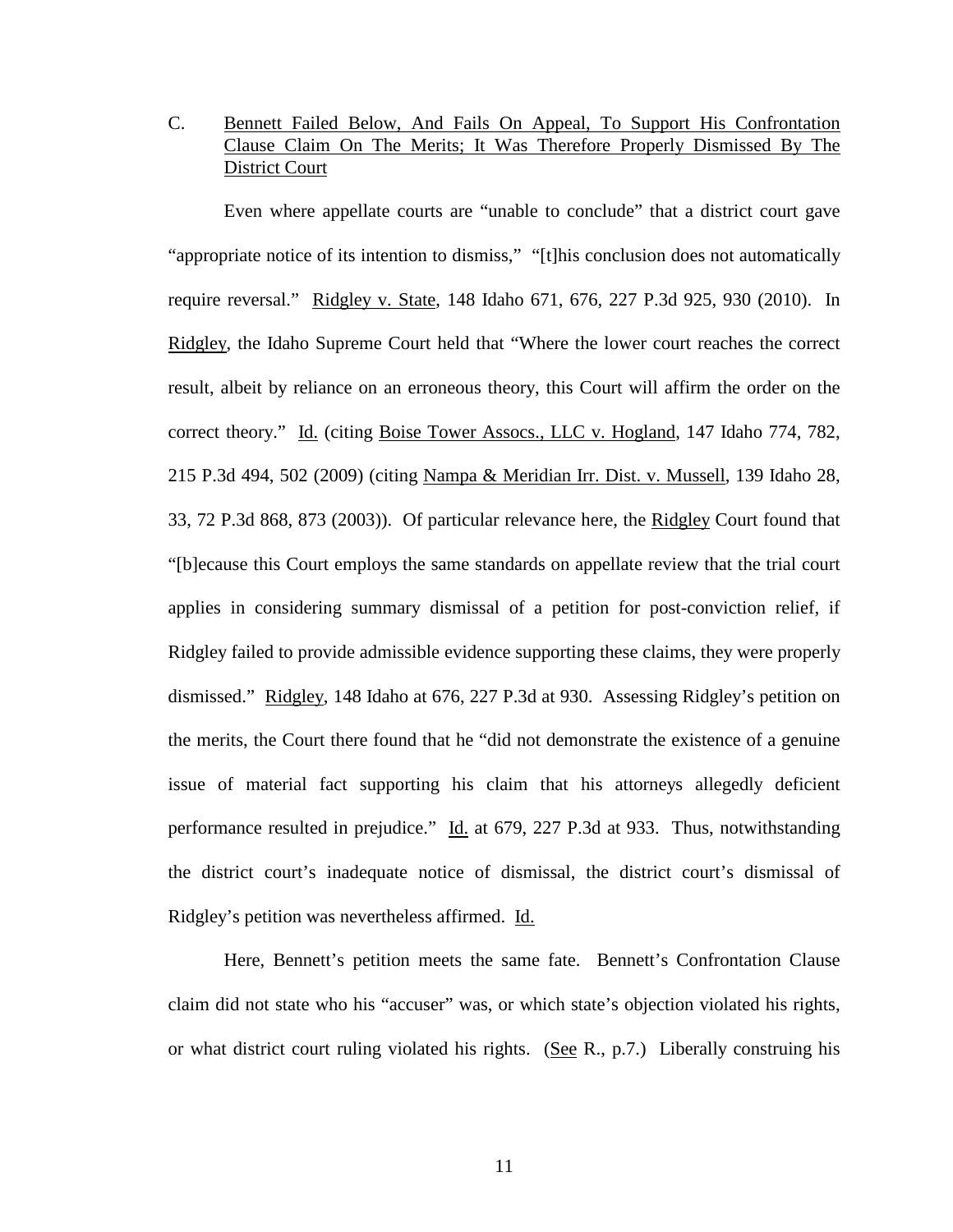"Affidavit of Facts in Support of Post-Conviction Petition," one assumes<sup>[4](#page-17-0)</sup> he intended to support his claim with the following alleged facts:

[During] our cross-examination with the [confidential informant] we asked about his drug history that the prosecution asked about and was shut down by the prosecution. And [we] were not allowed to question further.

(R., p.26.)

 $\overline{a}$ 

However, Bennett failed to show that this would have been a Confrontation Clause violation. (See R., pp.6-10, 22-31.) A defendant's right to confront adverse witnesses is protected by the Sixth Amendment, and the Confrontation Clause's "main and essential purpose" is to secure the opportunity of cross-examination. Delaware v. Van Arsdall, 475 U.S. 673, 678 (1986). This includes, among others things, the right to expose a witness's possible bias, or motive for testifying, so the jury can appropriately weigh that testimony. Davis v. Alaska, 415 U.S. 308, 316–17 (1974); State v. Gomez, 137 Idaho 671, 674–75, 52 P.3d 315, 318–19 (2002); State v. Harshbarger, 139 Idaho 287, 293, 77 P.3d 976, 982 (Ct. App. 2003); State v. Green, 136 Idaho 553, 556–57, 38 P.3d 132, 135–36 (Ct. App. 2001).

However, a defendant is not entitled to conduct a cross-examination that "is effective in whatever way, and to whatever extent, the defense might wish." Delaware v. Fensterer, 474 U.S. 15, 20 (1985). To the contrary, trial judges are able to "impose reasonable limits on such cross-examination based on concerns about, among other things, harassment, prejudice, confusion of the issues, the witness'[s] safety, or

<span id="page-17-0"></span><sup>4</sup> Bennett appears to make the same assumption on appeal; in a discussion about the Confrontation Clause claim he notes that "Mr. Bennett asserted the district court had precluded him from cross-examining the State's confidential informant witness about their drug-history." (Appellant's brief, p.1 (citing R., p.26).)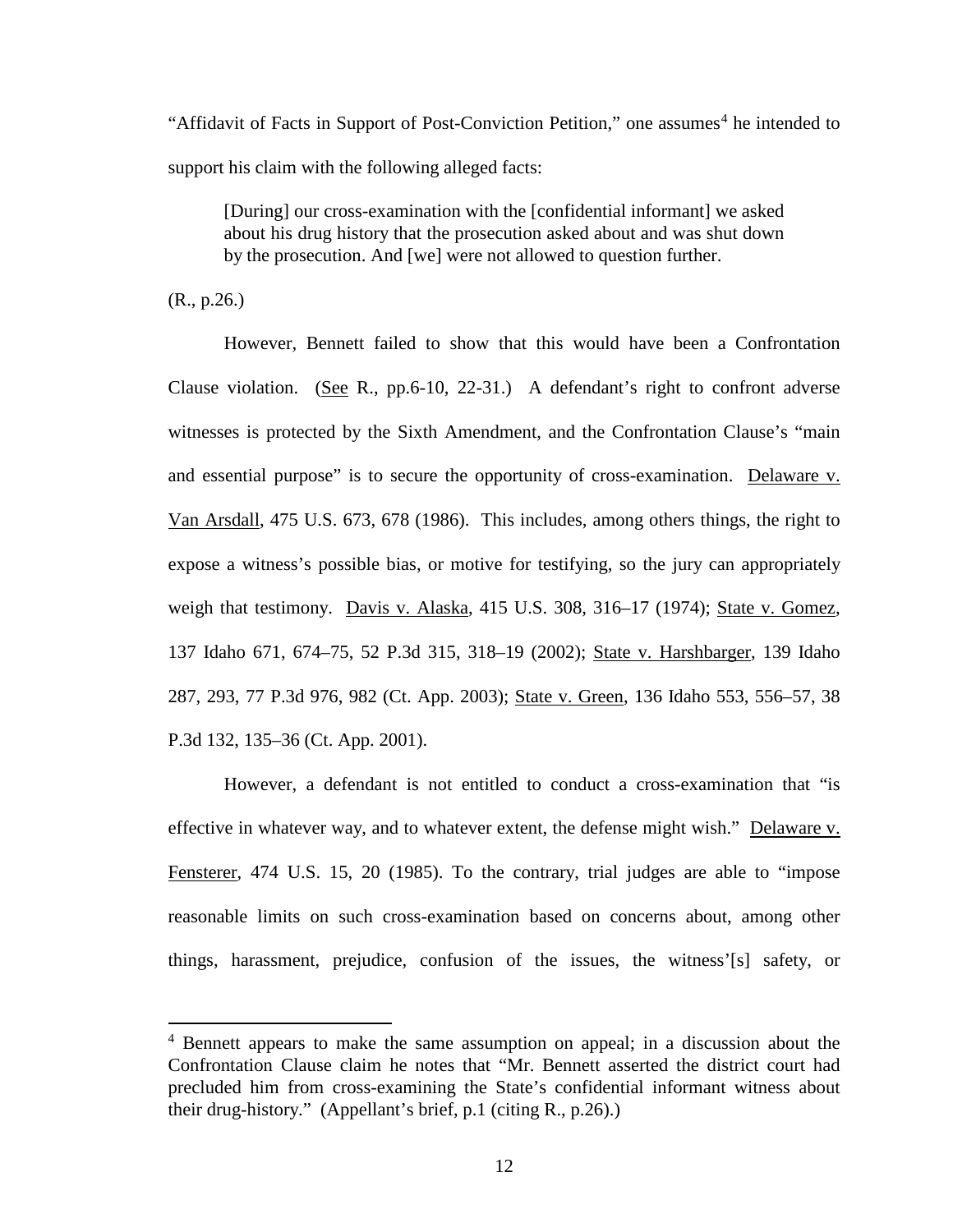interrogation that is repetitive or only marginally relevant." Van Arsdall, 475 U.S. at 679. See also State v. Pierce, 107 Idaho 96, 104, 685 P.2d 837, 845 (Ct.App.1984).

Applying these standards, the district court did not violate Bennett's Confrontation Clause rights by reasonably limiting the scope of inquiry into a witness's prior drug history. And there was certainly no violation in light of what occurred *after* the sustained objection: Bennett's counsel again inquired about the informant's prior drug history—specifically, about being punished "for that cocaine arrest"—and the state lodged a similar objection. (R., pp.445-46.) But the district court did not sustain this second objection, and "allow[ed] [counsel] to make this inquiry"—which ultimately allowed Bennett's counsel to inquire about the informant being "in fact, guilty of selling cocaine" after all. (See R., p.446.) Thus, to the extent the initially narrowed scope of inquiry could have even led to a Confrontation Clause violation, Bennett failed to show how the ensuing inquiry, where Bennett was allowed to confront the witness about his drug history, did not cure it. As a result, per Ridgley, even if the district court did not give sufficient notice of the reasons for its dismissal, it correctly dismissed Bennett's petition because Bennett's claims—including this one—were unsupported, and failed on the merits.

On appeal, Bennett continues to avoid the merits of this claim. He does not state which objection or district court ruling violated the Confrontation Clause, nor does he cite any Sixth Amendment authority. (See generally, Appellant's brief.) Bennett does not contend, at any point, that the district court's decision was wrong on the merits. (See generally, Appellant's brief.) Moreover, Bennett cannot belatedly raise such an argument in his Reply. Suitts v. Nix, 141 Idaho 706, 708, 117 P.3d 120, 122 (2005). Bennett has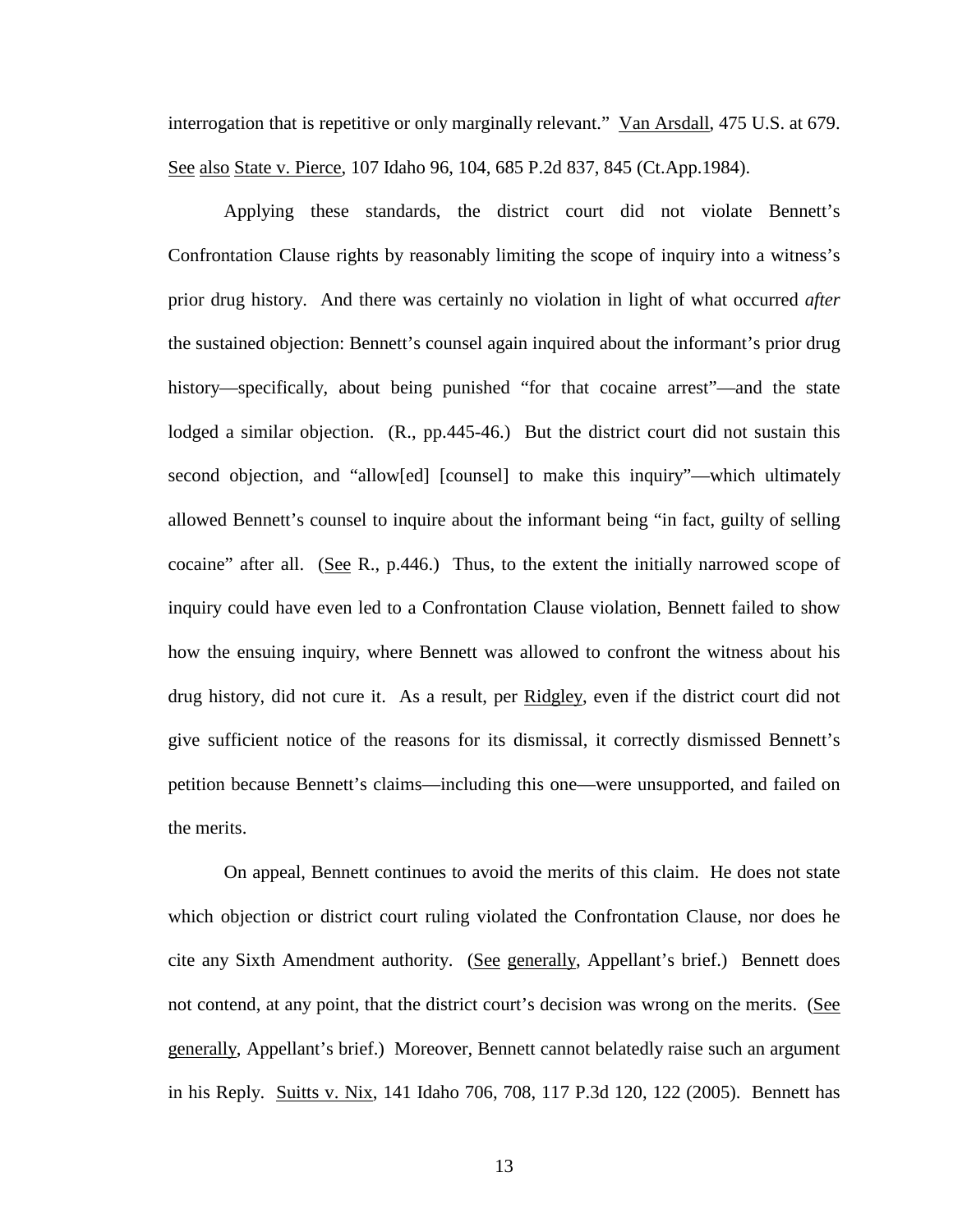therefore waived a challenge to the district court's decision on the merits on appeal, and this Court should affirm on the merits, should it even reach them.<sup>[5](#page-19-0)</sup>

Bennett failed to support his claims below, and fails to support his Confrontation Clause claim on the merits on appeal. Accordingly, even if the district court erred by dismissing his petition without notice, the dismissal should be affirmed on the merits.

## **CONCLUSION**

The state respectfully requests this Court affirm the summary dismissal of Bennet's petition for post-conviction relief.

DATED this 13th day of March, 2018.

 $\overline{a}$ 

/s/ Kale D. Gans\_\_\_\_\_\_\_\_\_\_\_\_\_\_\_\_\_\_\_\_\_ KALE D. GANS Deputy Attorney General

<span id="page-19-0"></span><sup>&</sup>lt;sup>5</sup> Should this Court reach the merits of the Confrontation Clause claim despite the lack of a merits-based claim in the Opening Brief, the district court correctly dismissed this claim on the merits, as described herein.